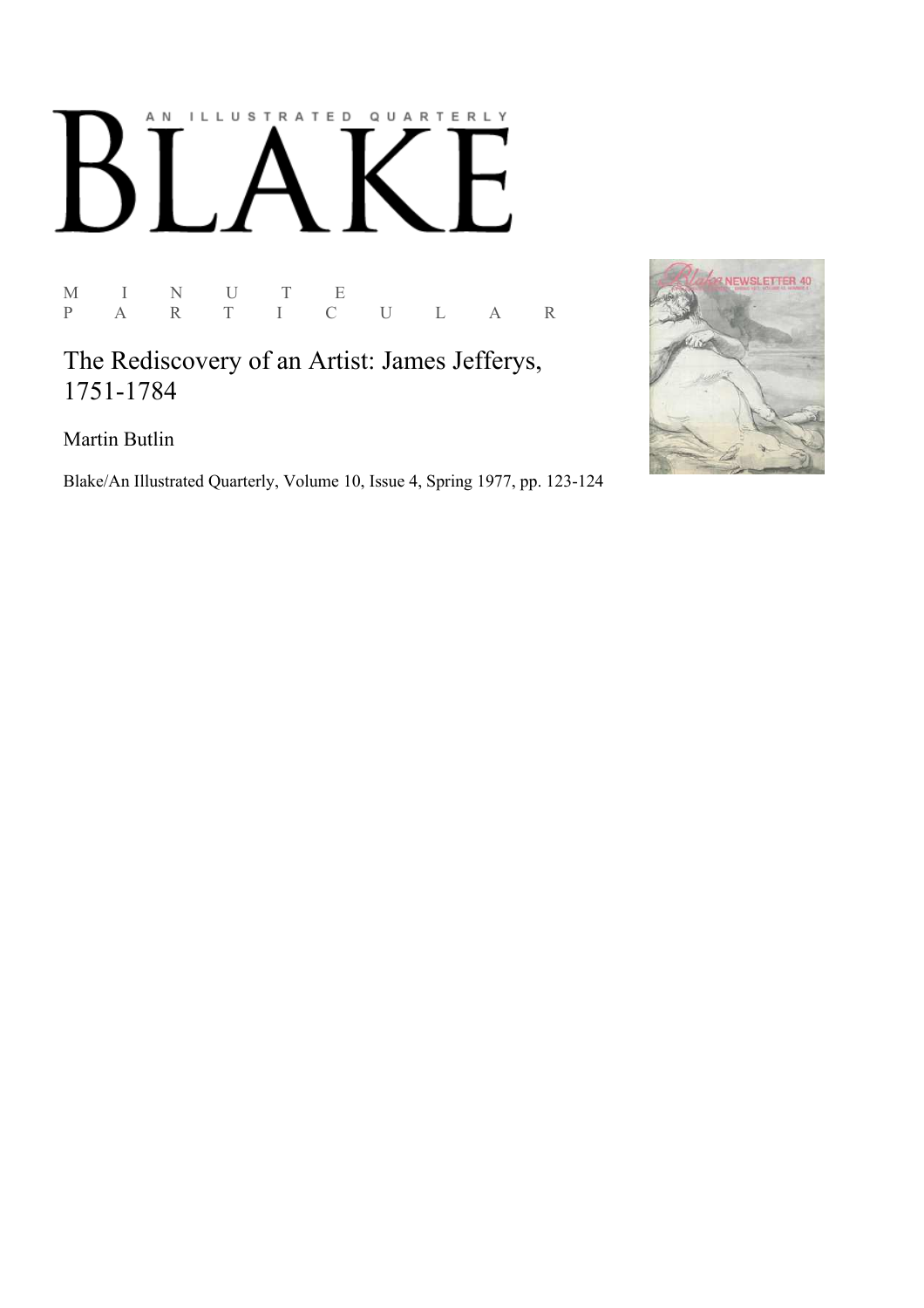## MINUTE PARTICULARS

## THE REDISCOVERY OF AN ARTIST: JAMES JEFFERYS 1751-1784 MARTIN BUTLIN

The exhibition of drawings by James Jefferys held at the Victoria and Albert Museum from February to May 1976, supplemented by an article by the two organizers, Timothy Clifford and Susan Legouix, in the *Burlington Magazine* for March 1976, has added another name to the circle of artists whose work lies behind the proto-Romantic Neo-Classicism of much of Blake's work.<sup>1</sup> His drawings, the main body of which is in the Maidstone Museum with other examples at the Royal Academy, British Museum, Huntington Library and two or three other collections, include imitations of John Hamilton Mortimer (1741-1779), works that have at one time been attributed to James Barry (1741- 1806), and reflections of other artists such as Gavin Hamilton (1723-1798), George Romney (1734-1802), and Henry Fuseli (1741-1825). He was in fact, within this general overall style, a thorough-going eclectic. Certain personal mannerisms will no doubt lead to further attributions, but his early death seems to

have prevented the emergence of any very distinct personal style.

Apart from the inferences to be made from his drawings (the closeness of some of them to Mortimer suggests perhaps a master-pupil relationship) little is known of his life. Study at the Academy Schools and the exhibiting of a number of works at the Society of Artists led to the most significant feature of his career, a stay in Rome on a traveling scholarship from 1775 to some unknown date, probably 1779 or even later. Nearly all of Jefferys' dateable drawings were done during this visit. Mentioned by the landscape painter Thomas Jones (1742-1803) as one of the English colony of artists there, he would have known most if not all of this group, among them significantly Fuseli (in Rome 1770-1778), Romney (in Rome 1773-1775), Thomas Banks (1735-1805; in Rome 1772-1780) and John Brown (1752-1787; in Rome 1771-1781).